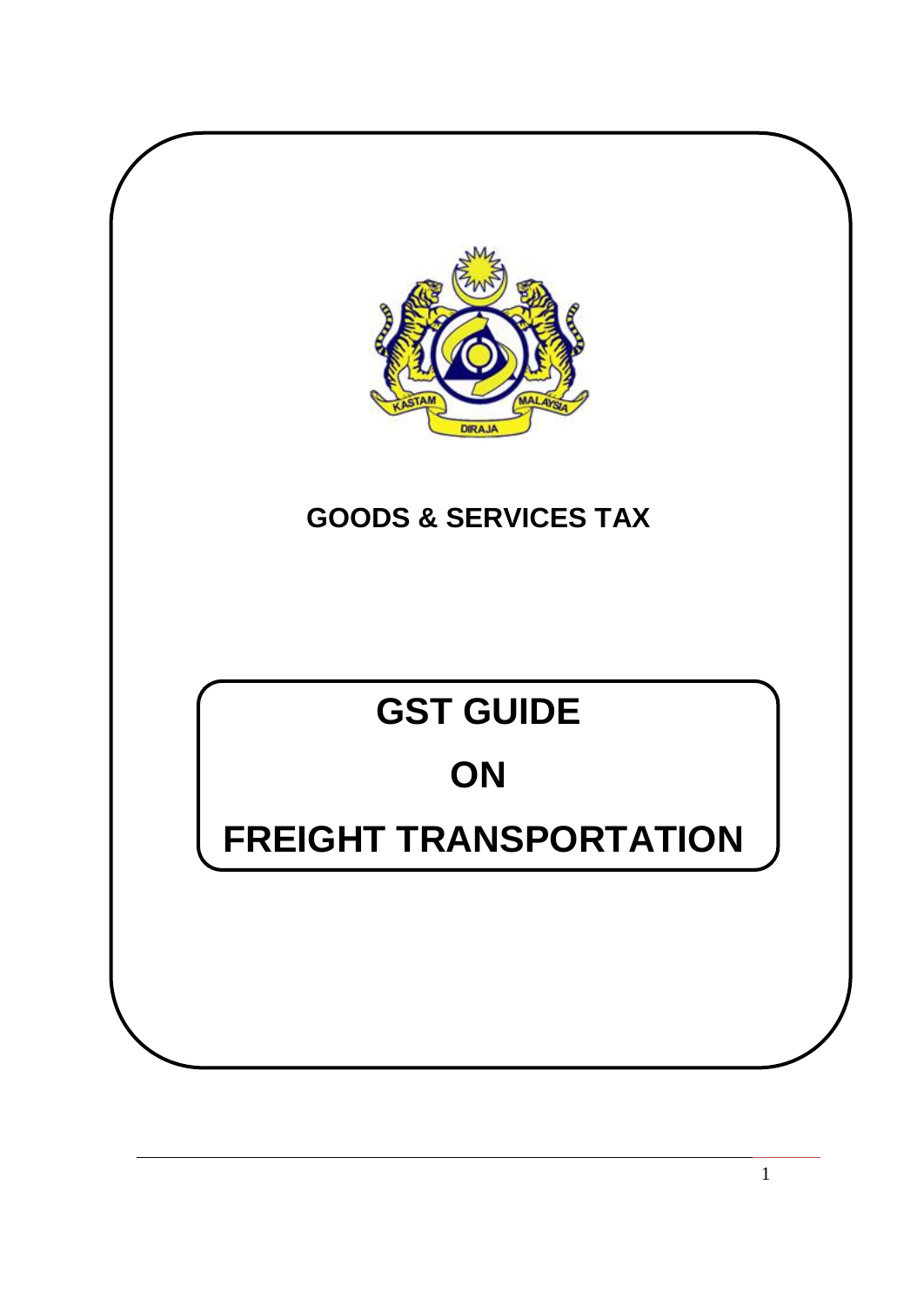## **TABLE OF CONTENTS**

| <b>OVERVIEW OF GST TREATMENT ON FREIGHT TRANSPORTATION  3</b> |  |
|---------------------------------------------------------------|--|
|                                                               |  |
|                                                               |  |
|                                                               |  |
|                                                               |  |
|                                                               |  |
|                                                               |  |
|                                                               |  |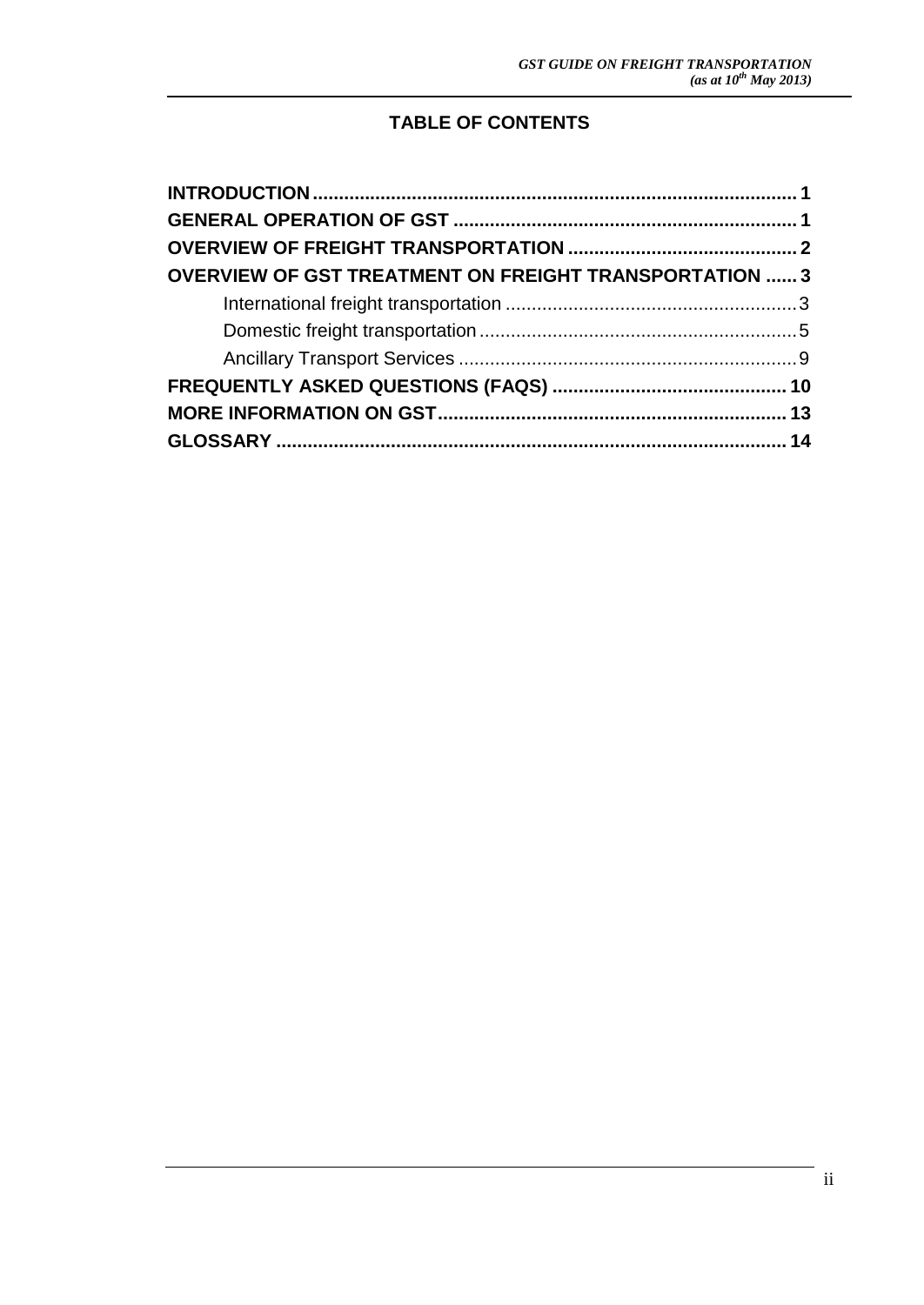## <span id="page-2-0"></span>**INTRODUCTION**

1. This guide provides details on the treatment of freight transportation under the Goods and Services Tax (GST). It is recommended that you read the GST General Guide before reading this guide as it requires a fair understanding of the general concepts of GST.

2. In addition to the GST General Guide, references can also be made from the following guides:

- (i) Shipping Industry Guide;
- (ii) Airline Industry Guide;
- (iii) Passenger Transportation Guide; and
- (iv) Postal and Courier Service Guide.

### <span id="page-2-1"></span>**GENERAL OPERATION OF GST**

3. Goods and Services Tax (GST) is a multi-stage tax on domestic consumption. GST is charged on all taxable supplies of goods and services in Malaysia except those specifically exempted. GST is also chargeable on the importation of goods and services into Malaysia.

4. Payment of tax is made in stages by the intermediaries in the production and distribution process. Although the tax would be paid throughout the production and distribution chain, it is ultimately passed onto the final consumer. Therefore, the tax itself is not a cost to the intermediaries and does not appear as an expense item in their financial statements.

5. In Malaysia, a person who is registered under the Goods and Services Tax Act is known as a registered person. A registered person is required to charge GST (output tax) on his taxable supply of goods and services made to his customers. He is allowed to claim input tax credit on any GST incurred (input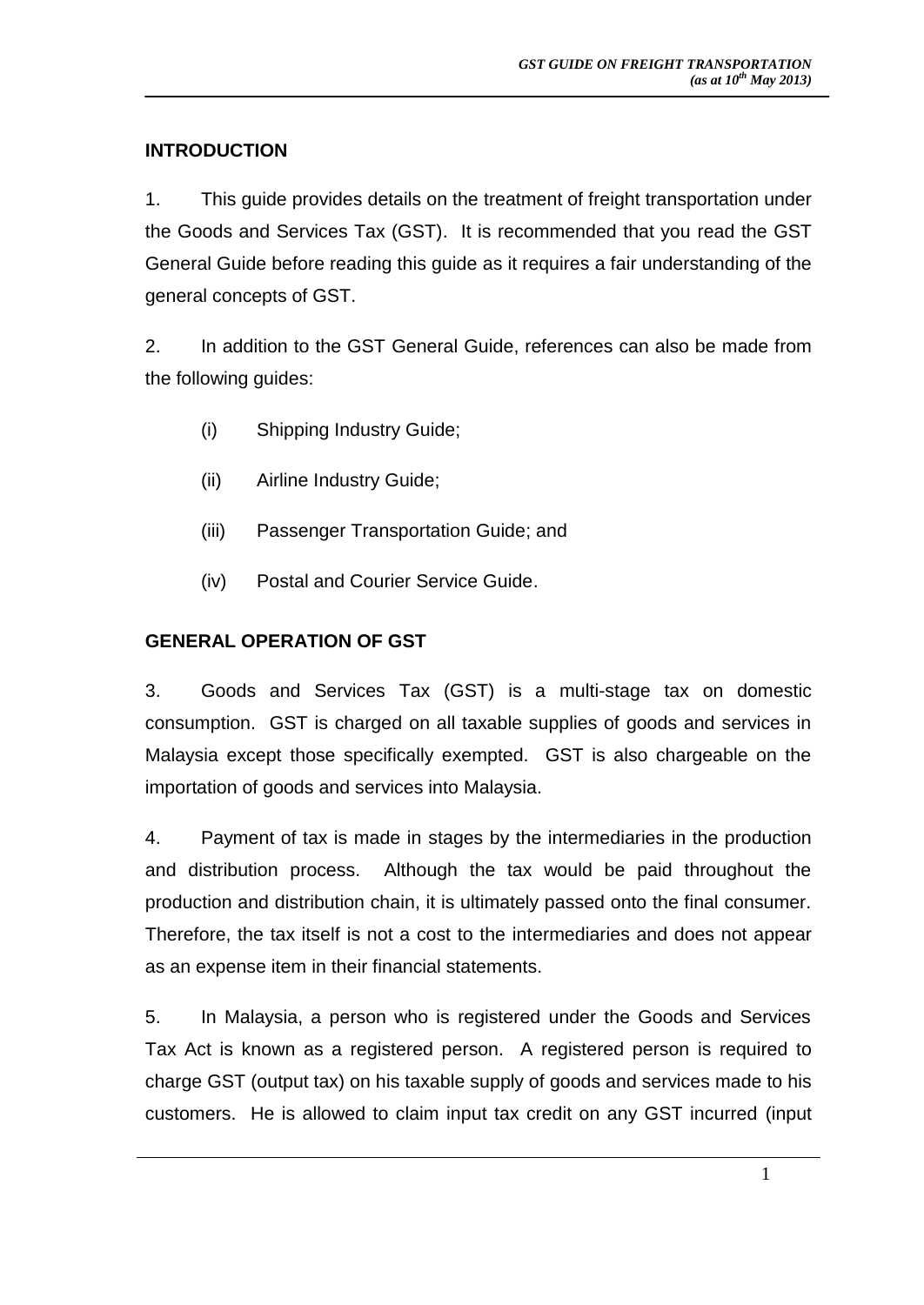tax) on his purchases which are inputs to his business. Thus, this mechanism would avoid double taxation and only the value added at each stage is taxed.

## <span id="page-3-0"></span>**OVERVIEW OF FREIGHT TRANSPORTATION**

6. Freight transportation is a supply of services for the carriage or movement of goods by sea and inland waterways, rail, road or air. The goods are carried or moved using various means of transport such as ships, trains, trucks (including lorries) or aircraft.

## *Example 1:*

*MasKargo provides freight transportation when it carries live trees from Malaysia to be transplanted at a place in the Middle East.*

## *Example 2:*

*Postal and courier companies are providing freight transportation when they carry and deliver mail or documents to customers all over the world.*

## *Example 3:*

*A ship owner allows ABC Sdn. Bhd. the use of his entire ship to carry bulk cargo. The ship owner is not making a supply of freight transportation. He is providing a supply of charter to ABC Sdn. Bhd. It is a supply of services.*

## *Example 4:*

*ABC Sdn. Bhd. which is the charterer of the ship then contracts with his customer to carry chemicals from Port Klang to Busan Port, South Korea. ABC Sdn. Bhd. is making a supply of freight transportation to his customer.*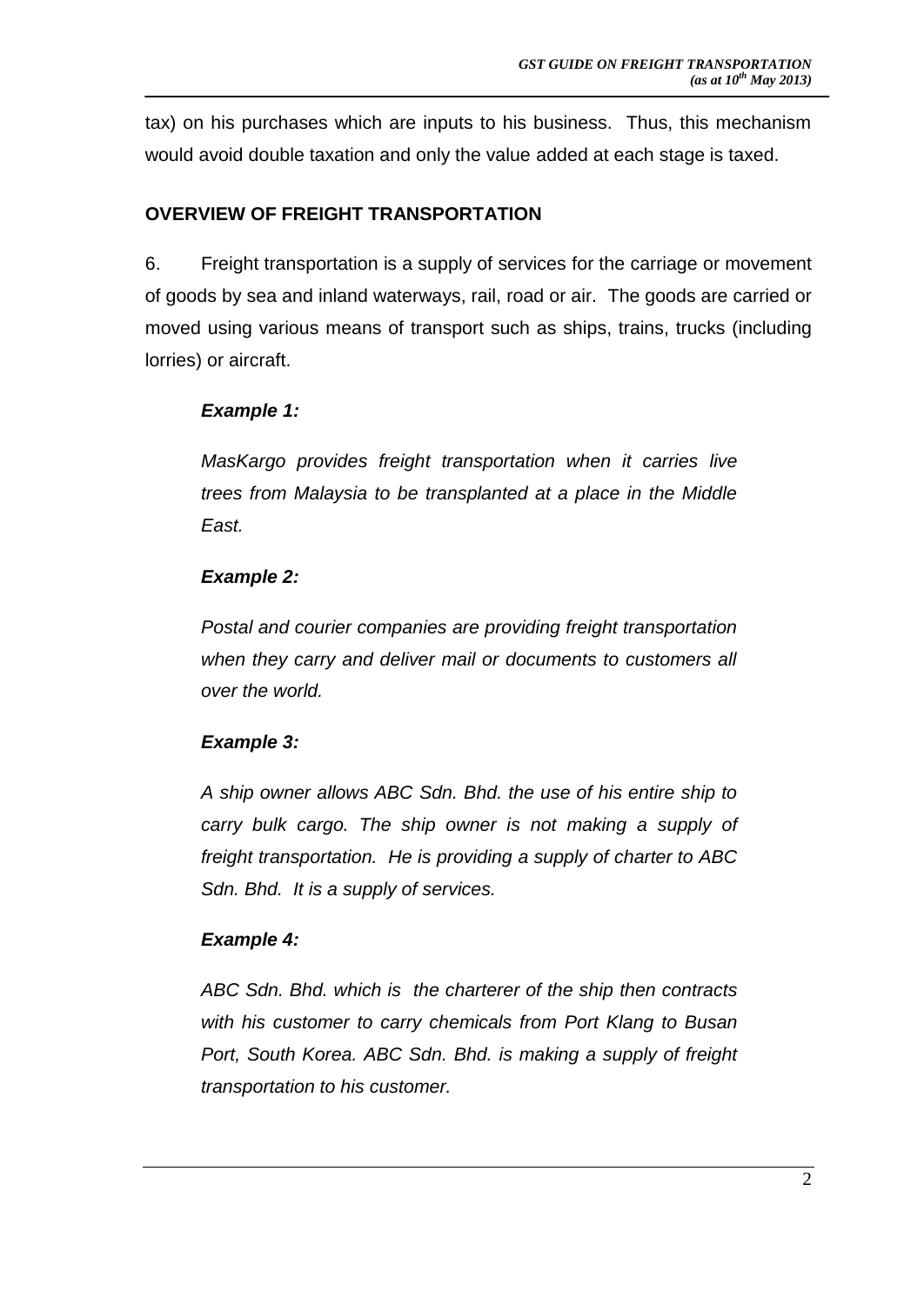## *Example 5:*

*KTM Bhd. provides passenger transportation from Butterworth to Kuala Lumpur daily through its Express Sinaran/Senandung service. It also provides courier services through Kiriman Express and couriered documents are carried on the passenger trains.*

- *KTM Bhd. is supplying both freight and passenger transportation. Please refer to the GST Guide on Passenger Transportation for further details.*

## *Example 6:*

*A customer orders pizza for home delivery.*

The delivery services are only incidental to the supply of *pizza. More details on type of supply for this situation can be found in the GST Guide on Supply.* 

7. For the purposes of GST, freight transportation does not include ancillary services such as loading, unloading and handling. Please refer to glossary for a list of handling services.

## <span id="page-4-0"></span>**OVERVIEW OF GST TREATMENT ON FREIGHT TRANSPORTATION**

8. The GST treatment on freight transportation depends on the type of freight transportation i.e. whether it is a domestic freight transportation or international freight transportation.

## <span id="page-4-1"></span>**International freight transportation**

- 9. For GST purposes, international freight transportation means:
	- a. the transport of goods from a place in Malaysia to a place outside Malaysia;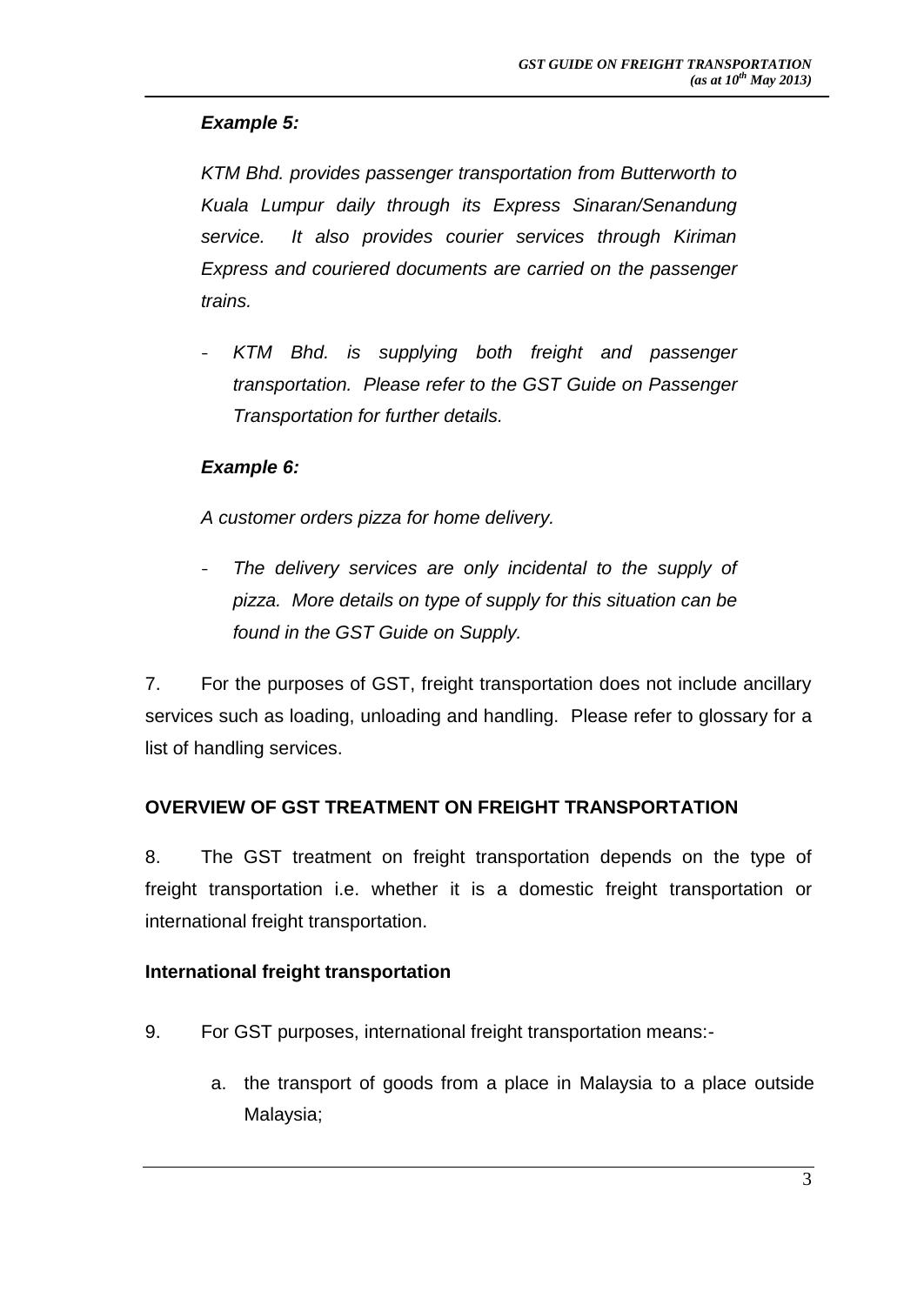- b. the transport of goods from a place outside Malaysia to a place inside Malaysia; or
- c. the transport of goods from outside Malaysia to another place outside Malaysia.

10. The term "from a place in Malaysia to a place outside Malaysia" refers to a place of export in Malaysia to any place in other country.

11. The term "from a place outside Malaysia to a place inside Malaysia" refers to anywhere in other country to a place of importation in Malaysia.

## *Example 1:*

*ABX Co. manufactures ceramic vases in Seremban and exports them to Europe via KLIA. The carefully packed vases are transported from the factory in Seremban to KLIA in a container truck.*

- *The carriage of vases from KLIA to Europe is international freight transportation.*

## *Example 2:*

*Syarikat Perabut Sdn. Bhd. manufactures furniture in Ipoh. The furniture is exported to Dubai through Ipoh cargo terminal (ICT). The transportation services from ICT to Dubai are international transportation services.* 

## *Example 3:*

*JKL Co. in Kuala Lumpur imports silk cloth from South Korea. The cloth was delivered by ship leaving from Busan, stopping over in Kuching Port and Port of Singapore before disembarking in Port Klang. It is then sent by lorry to JKL Co.'s warehouse in Rawang.*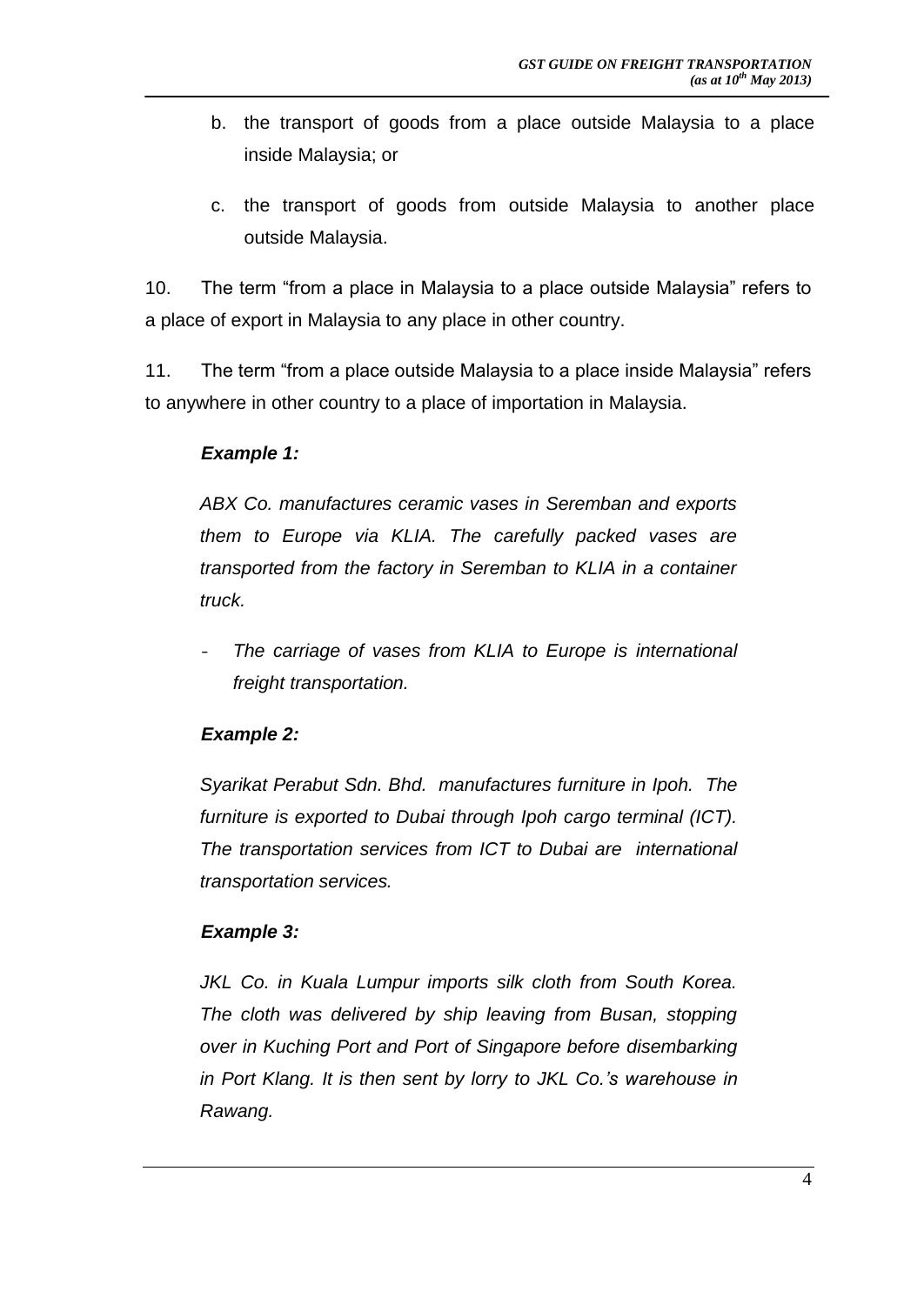- *The journey from Busan to Port Klang is international freight transportation.*
- *While the journey from Port Klang to JKL Co.'s warehouse in Rawang is domestic freight transportation.*

12. A transportation service that originates and ends outside Malaysia is considered international freight transportation, even if the goods pass through Malaysia.

## *Example 4:*

*Under a special arrangement, XYZ Sdn. Bhd. carries fresh fish and other perishables by refrigerated container truck from Bangkok to Singapore using the PLUS highway.*

- *XYZ Sdn. Bhd. is supplying international freight transportation.*

## <span id="page-6-0"></span>**Domestic freight transportation**

13. Domestic freight transportation is the service of transporting goods from a place in Malaysia to another place in Malaysia. Both the point of origin and the point of destination are places in Malaysia.

## *Example 1:*

*Encik Ali was transferred from Putrajaya to Kuching. He obtained the services of Pindah Sdn. Bhd. to move his household items by lorries from his house to KLIA airport where the items were air freighted to Kuching by MasKargo.* 

- *Encik Ali's car was transported from Port Klang to Kuching Port by the ship MV Alamanda and it makes a stop in Port of Singapore to drop off another customer's goods.*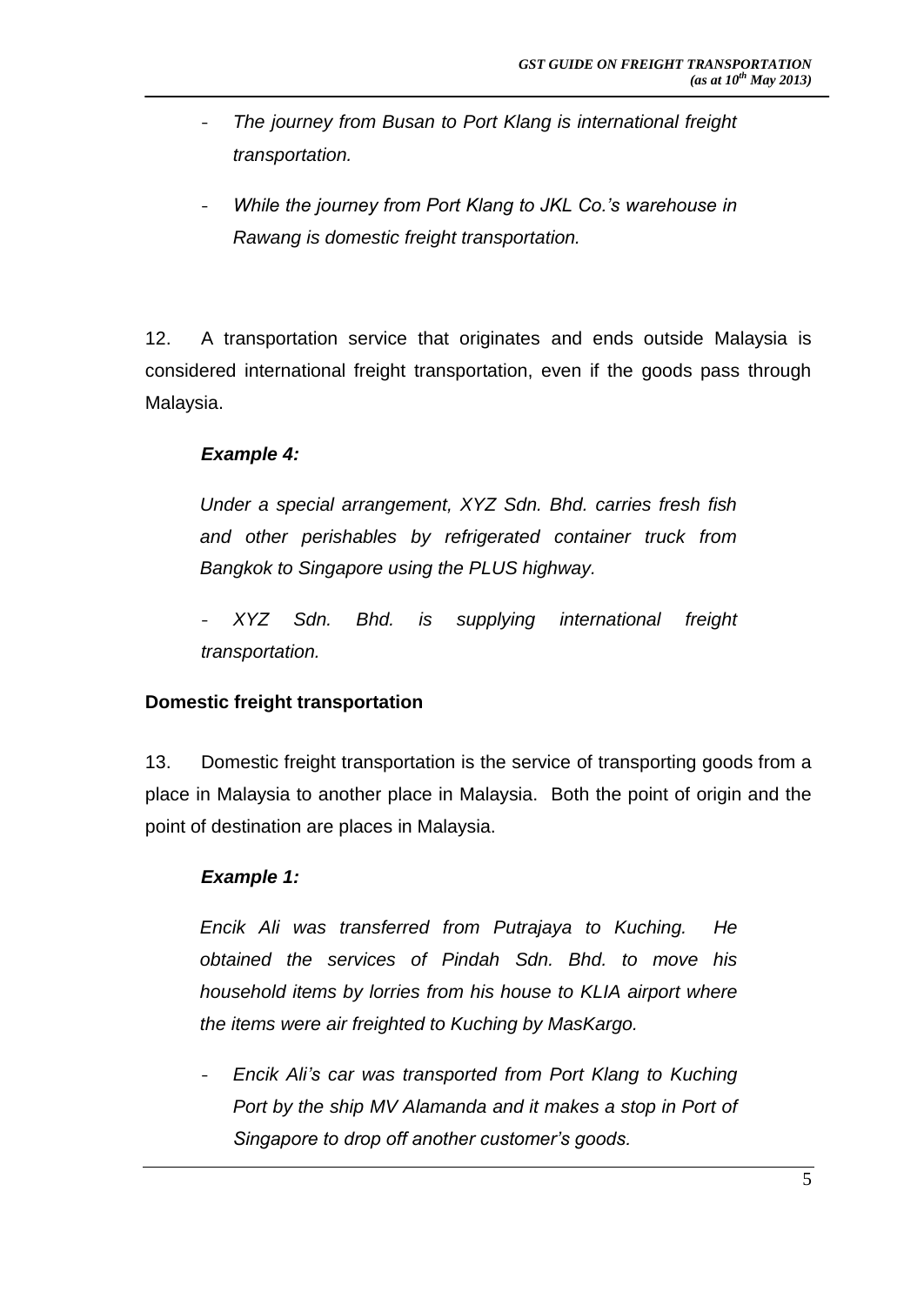- *The services provided to Encik Ali by Pindah Sdn. Bhd., MasKargo and MV Alamanda is domestic freight transportation.*

## *Example 2:*

*In the above example, Encik Ali carried one bag of clothes which was allowed as hand luggage while a box of reference books was packed and entered as cargo.*

- *The carriage of the hand luggage and reference books is not considered as freight transportation but forms part of passenger transportation.*

#### *Example 3:*

*XYZ Sdn. Bhd. sends auto spare parts by an express bus from Puduraya to its subsidiary company in Alor Star.*

- *Express buses provide passenger transportation. However in this example, the carriage of auto spare parts by the express bus company is a supply of freight transportation.*

## *Example 4:*

*PQR Sdn. Bhd. sends vegetables and fresh produce by truck from a farm in Miri to a wholesaler in Kota Kinabalu. The journey from Miri to Limbang goes through territories of Brunei.*

- *Transportation was provided partly outside Malaysia but both the origin and destination are in Malaysia. It is, therefore, domestic freight transportation.*

## *Example 5:*

*An undertaker company engages KLM Co. for hearse carriage services from its funeral parlor to the burial grounds.*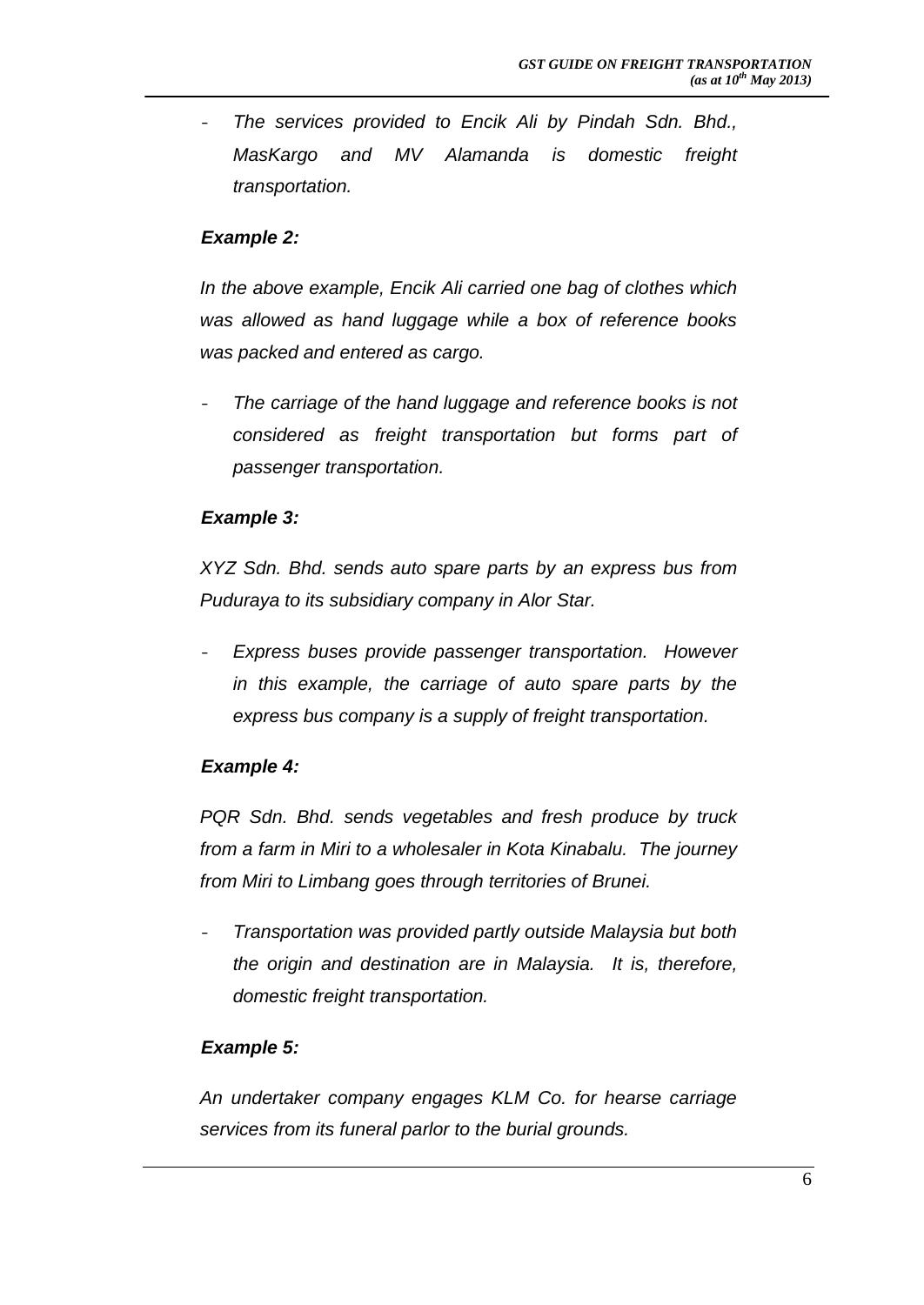- *KLM Co. is treated as providing domestic freight transportation to the undertaker company.*
- *However if the undertaker himself supplies the transport, it then forms part of the funeral services provided and is not treated as a separate service.*

14. Domestic freight transportation is a taxable supply of services and is subject to GST at the standard rate. However, the supply of domestic transportation services can be zero rated if the services are supplied by the same supplier who provides the international freight transportation services.

#### *Example 6:*

*ABC Hotel Shah Alam imports fresh oysters from Australia and air freights them to KLIA using the services of MasKargo. After customs clearance, the hotel engages CDE Sdn. Bhd. to transport the oysters from KLIA to Shah Alam using a refrigerated truck.*

- *The air freight supply by MasKargo to ABC Hotel is zero rated.*
- *The supply of refrigerated trucking by CDE Sdn. Bhd. to ABC Hotel is standard rated.*

## *Example 7:*

*In the above example, ABC Hotel decides to engage KM Bhd. to handle the importation of the oysters up to the hotel's premise. KM Bhd. buys air freight from MasKargo, declares and pays import duties and delivers the oysters to ABC Hotel in its own refrigerated truck. For the second shipment of oysters, its refrigerated truck broke down and it has to engage the services of CDE Co. to send the oysters to ABC Hotel.*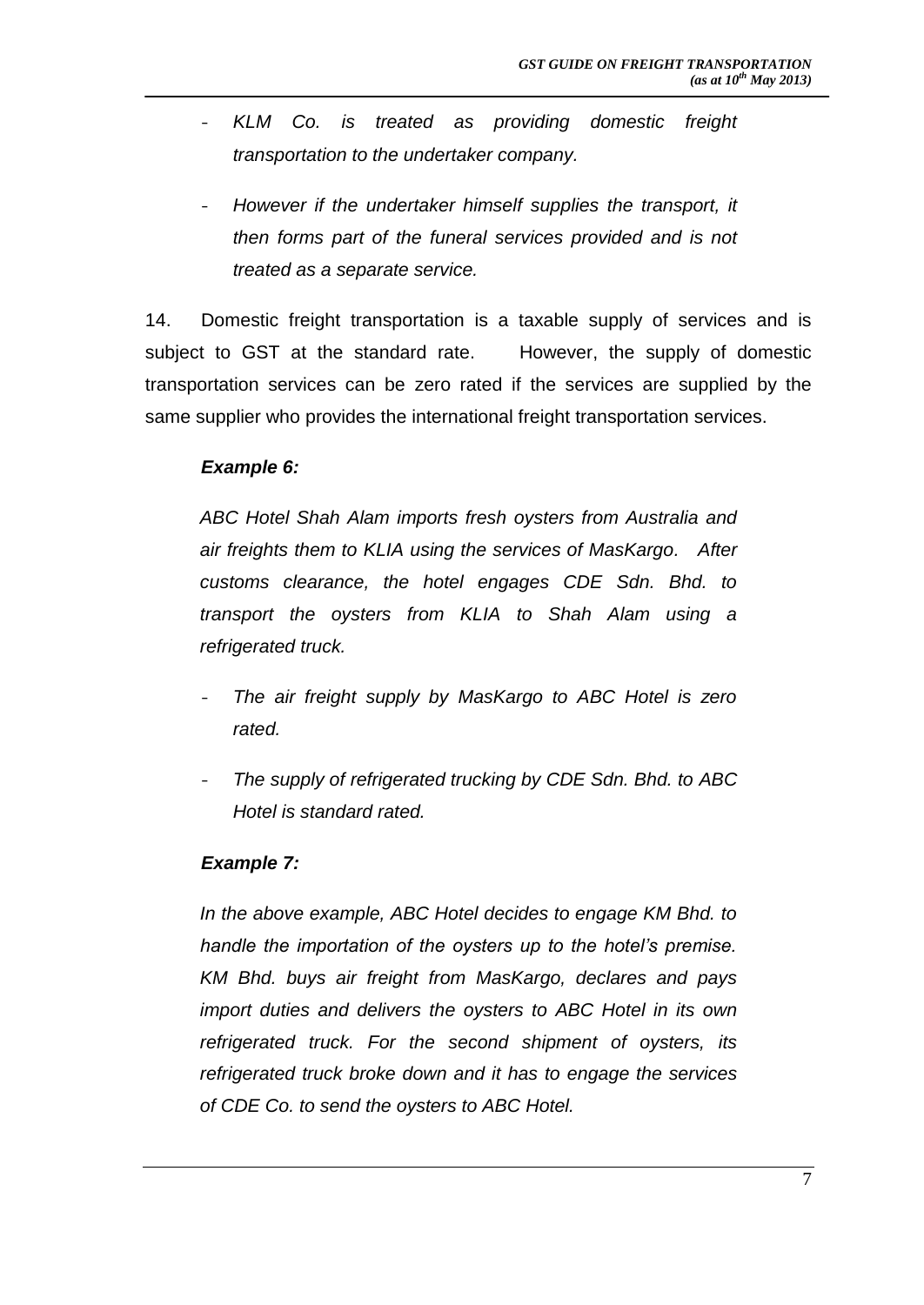- *The supply of air freight by MASkargo to KM Bhd. is zero rated.*
- The supply of services by KM to ABC Hotel for the first *shipment is zero rated which includes the refrigerated trucking service.*
- For the second shipment, the supply by CDE Co. to KM is *standard rated. However, the supply of transport services by KM to ABC Hotel remains zero rated.*

#### *Example 8:*

*DP Sdn. Bhd. is entrusted to procure, import, store and manage the delivery of various spare parts for an automotive manufacturer AM Bhd. The spare parts are imported by ship or by air freight but stored in DP Sdn Bhd's warehouse before sending to the automotive plant on a just-in-time basis.* 

- The supply of freight transportation for the spare parts from *overseas to the plant by DP is zero rated.*
- *If DP was required to send a quantity of the spare parts to a branch of AM Bhd., then the supply of domestic freight transportation from DP's warehouse to the branch is standard rated.*
- *However if the spare parts were to be sent directly upon importation to AM Bhd's branches on AM's request, then such supply of transport service is zero rated.*

#### *Example 9:*

*Referring to the above example, DP Sdn. Bhd. is also required to arrange for the export to UK of cars manufactured by AM Bhd's plant in Gambang, Kuantan. For export, DP contracts with an*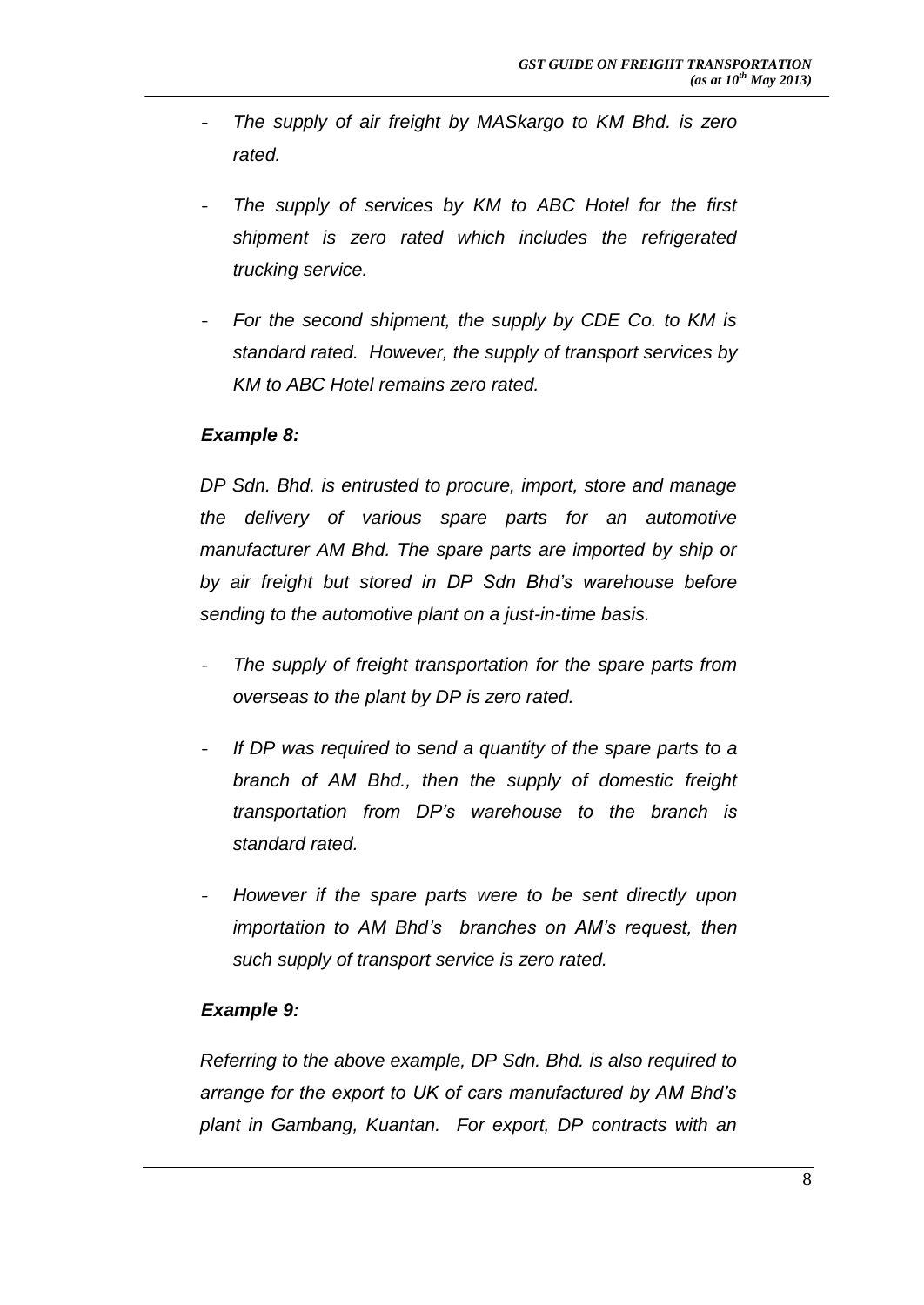*automotive haulier to transport the cars from the plant in Gambang to Kuantan Port. A local shipping agent arranges for a feeder ship to carry the cars to Port of Tanjung Pelepas before a locally owned main line vessel loads the cars for shipment to UK.*

- *The supply of transport from Gambang to UK provided by DP Sdn Bhd. to AM Bhd. is zero rated.*
- *Transport services provided by the haulier and the local ship to DP Sdn Bhd. is standard rated*
- The supply of sea freight to UK is zero rated.

## <span id="page-10-0"></span>**Ancillary Transport Services**

15. Ancillary and related transport services are treated separately from the supply of freight transportation. Where a supply of freight transportation is zero rated, it does not necessarily mean that any ancillary or related transport services with respect to that supply would also be zero rated.

16. Care must be taken not to immediately assume that any incidental or ancillary services provided to or supplied in relation to a supply of freight transportation is to be part of that freight transport.

17. The GST liability on the supply of ancillary transport services depends on who is supplying and where the services are supplied or performed.

## *Example 1:*

*Goods transported by XT Sdn. Bhd. are unloaded onto the container yard of a port before being deposited in a bonded warehouse by the port operator.*

- *The charges for services of unloading, transportation to the warehouse and storage in the warehouse are zero rated if it is provided by the port operator.*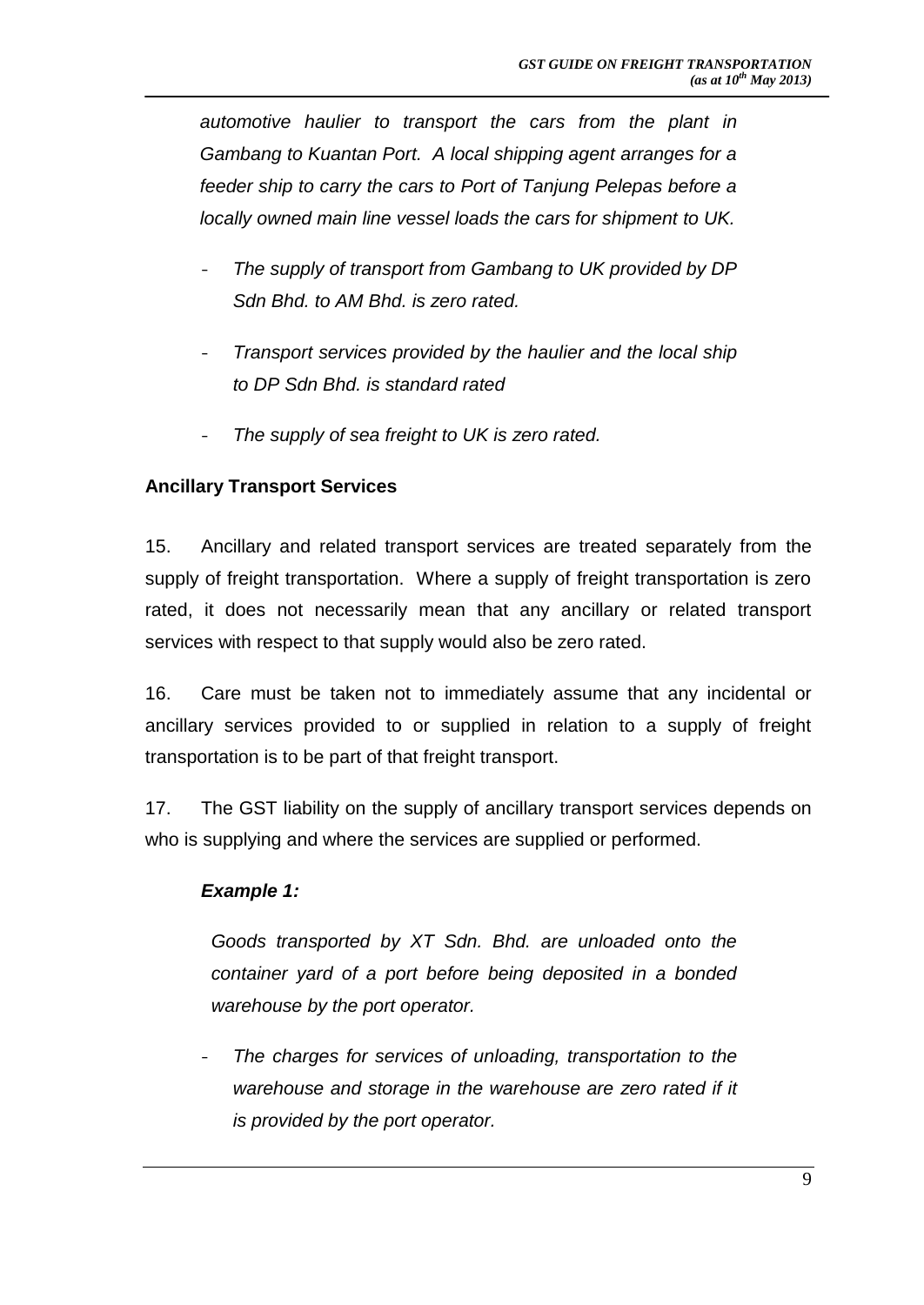## *Example 2:*

*An exporter engages a forwarding agent to arrange for his goods to be exported. The forwarding agent arranges with a shipping agent for space (freight) on a ship, loading of goods and customs clearance.*

The arranging for services by the forwarding agent for the *exporter is standard rated.*

## *Example 3:*

*Referring to the above example, the forwarding agent has expanded his business providing logistics management. He owns and operates a fleet of lorries and charters a ship to offer freight transportation services to clients exporting their goods.*

- *The forwarder is now a person providing international freight transportation in his own right. Following the above example, his supplies of loading of goods and customs clearance are then zero rated.*

## <span id="page-11-0"></span>**FREQUENTLY ASKED QUESTIONS (FAQS)**

## **Q1. Is there special treatment for goods transported by ferry?**

A1. The transport of goods including unaccompanied vehicles transported by ferries or barges is standard rated. However for vehicle accompanied by a fare paying passenger who drives the vehicle, the transport service is treated as passenger transportation.

## *Example:*

*Encik Abu owns a car showroom in Bukit Jambul, Penang. He brings a batch of the latest Proton models by ferry from Butterworth.*

- *The transport of the new Proton cars is standard rated*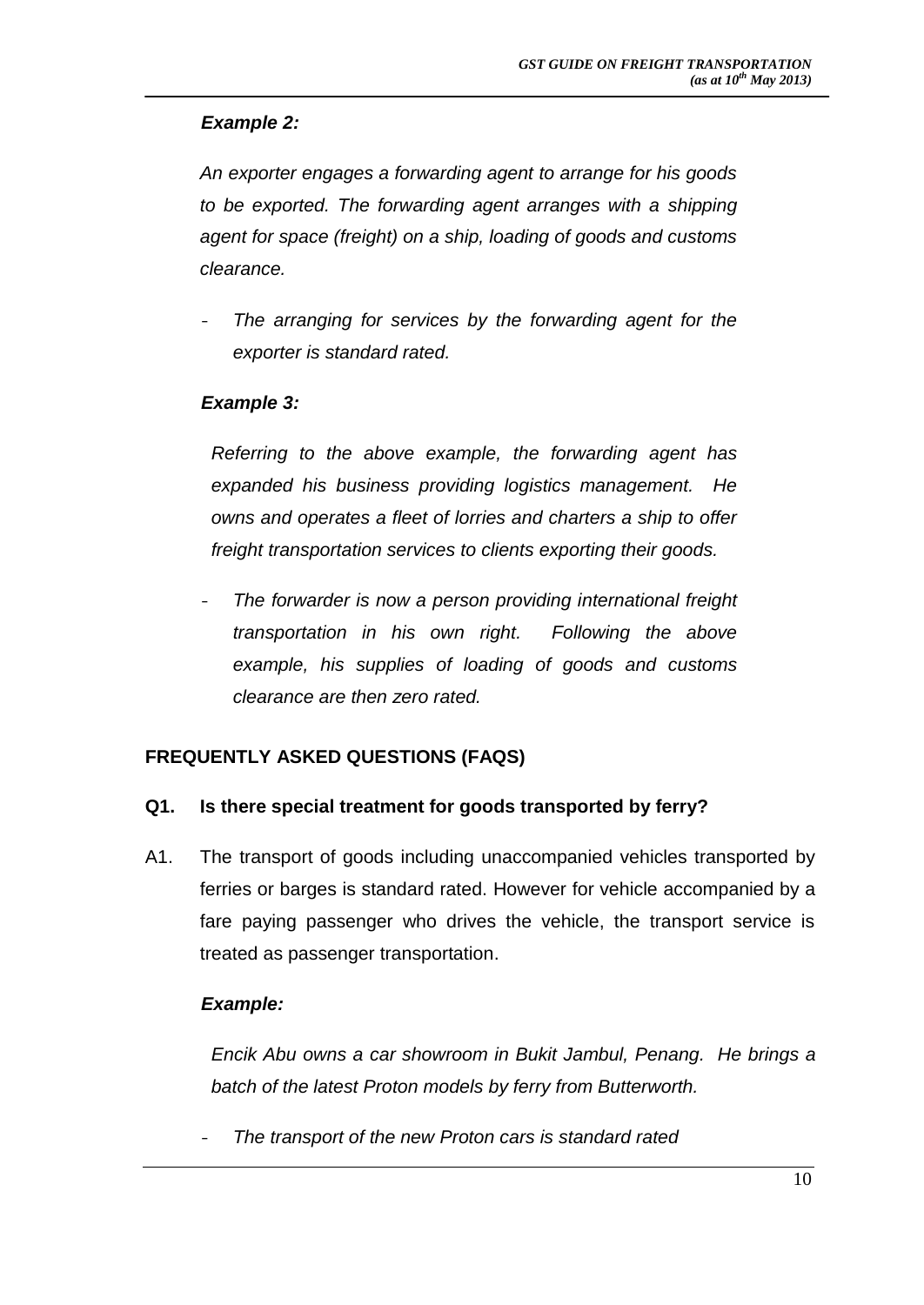#### **Q2. What about goods sent by post?**

A2. Domestic postal services are subject to GST at a standard rate. Documents and goods sent from overseas by courier service to any place in Malaysia and vice versa is zero rated. Please refer to GST Guide on Postal and Courier Services for more details.

## **Q3. Is there special treatment for freight transportation provided in and to the free ports of Langkawi, Labuan and Tioman?**

A3. No GST will be charge on any taxable supply provided from a place in the free port to another place in the same free port. However, supplies of freight transportation to destinations in the free ports from any place in Malaysia or vice versa are standard rated. Please refer to GST Guide on Designated Area for more details.

#### *Example:*

*FP Co. operates lorry transport on Langkawi Island. The company also provides transportation of goods by ferry from Kuah jetty to Teluk Ewa port. It also charters a private plane to occasionally send goods to Tioman.*

- *FP Co. will not charge GST on supply of freight transportation by lorry and ferry.*
- *The transport of goods by plane to Tioman is standard rated.*

## **Q4. Is there special treatment for freight transportation provided in and to a Free Commercial Zone (FCZ)?**

A4. No, any supply of service in or to a Free Commercial Zone (FCZ) including freight transportation is subject to GST at a standard rate.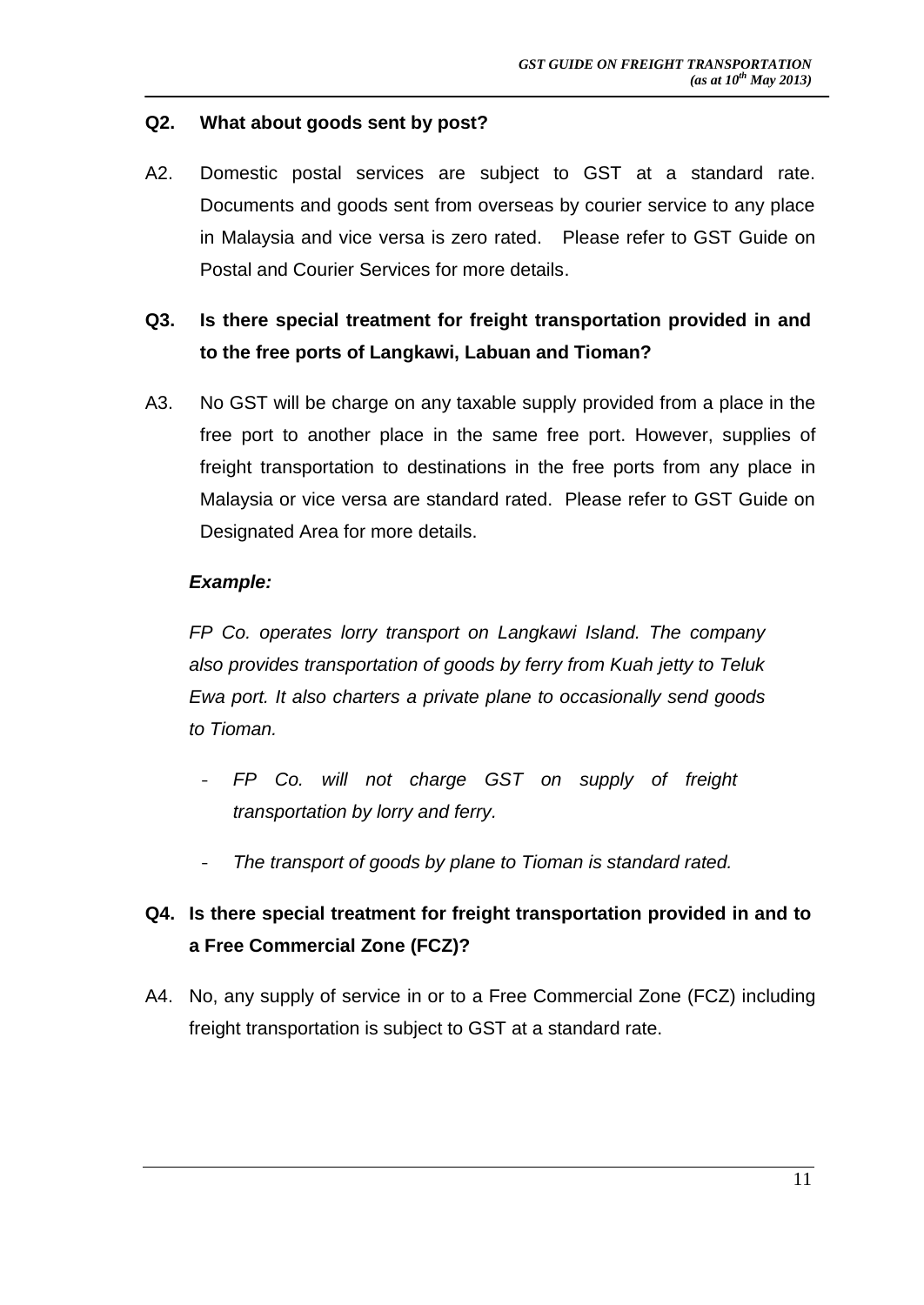## **Q5. What about freight transportation provided in and to businesses operating in a Free Industrial Zone (FIZ)?**

A5. Freight transportation provided in and to businesses in a FIZ is standard rated. Domestic freight transportation services are also standard rated if supplied to Licensed Manufacturing Warehouses.

## **Q6. What is the GST treatment for the services of arranging freight transportation?**

A6. The services of arranging the transport of goods is standard rated whether or not the freight transportation is domestic or international.

## *Example*

*An exporter engages a forwarding agent to arrange for his goods to be exported. The forwarding agent arranges with a shipping agent for space (freight) on a ship, loading of goods and customs clearance.*

The arranging for services by the forwarding agent for the *exporter is standard rated.*

## **Q7. The GST treatment above relates to output of a registered person. What about GST incurred on inputs?**

A7. Generally, GST on standard rated supplies of goods or services forming business inputs to a registered person making taxable (standard rated and zero rated) supplies, including disregarded supplies are allowed to offset against the output tax payable. Ancillary transport and related transport services would be inputs for a supplier of freight transportation and the GST incurred would be allowable for input tax credits. Valid GST invoices including receipts which are accepted as simplified GST invoices must be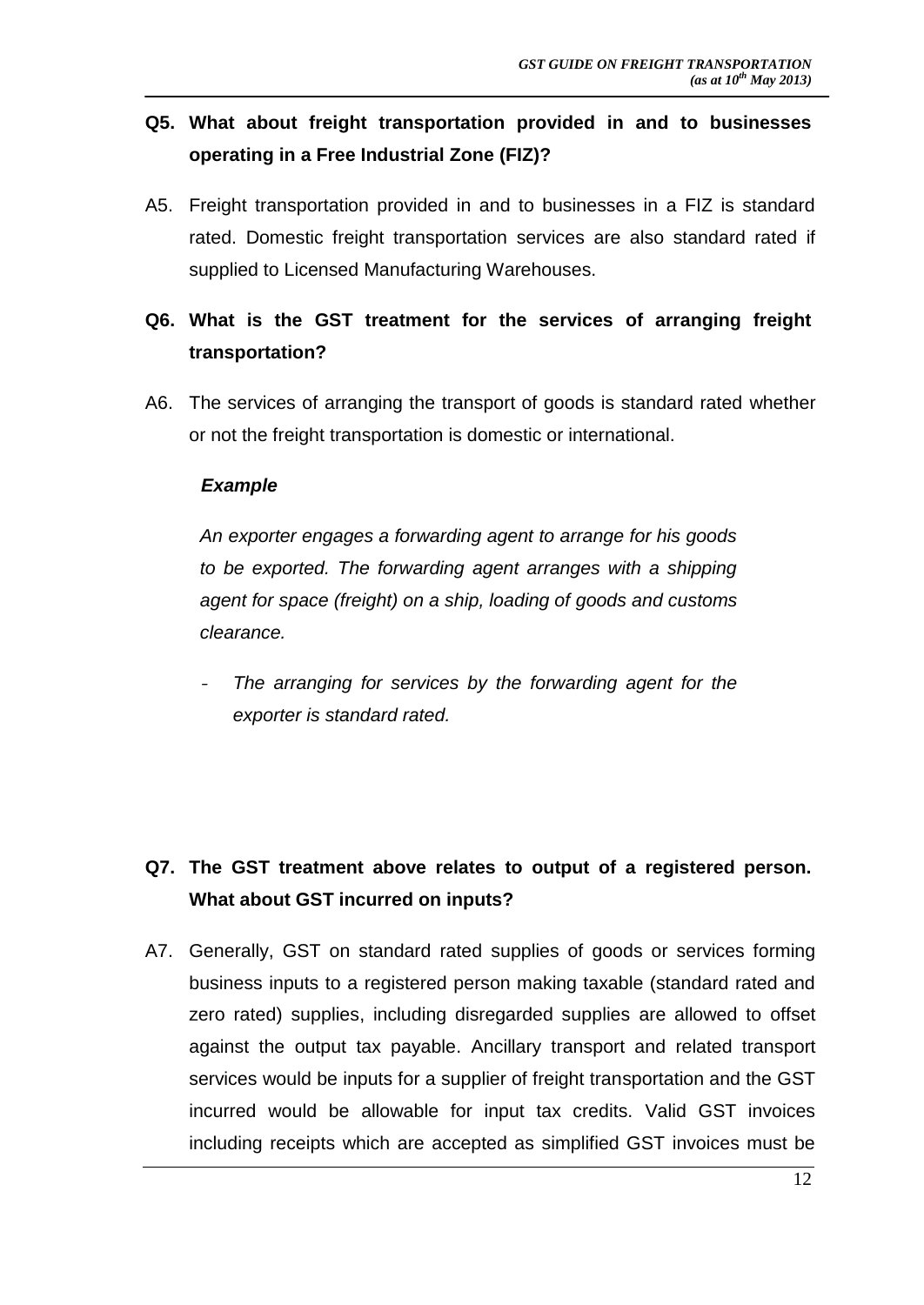available before input tax credits can be claimed. Please refer to GST General Guide and GST Guide on Input Tax Credit for further guidance on the eligibility of input tax credits.

# **Q8. What is the GST treatment if I export my goods from Serendah to Bangkok by rail?**

<span id="page-14-0"></span>A8. The movement of goods from Serendah to Padang Besar is domestic freight transportation and is subject to GST at standard rate, while from Padang Besar to Bangkok is international freight transportation at zero rate. However, in this example the whole freight transportation is eligible for zero rate treatment if the domestic leg as well as the international leg of the freight transportation is provided by the same supplier such as KTM Bhd.

## **MORE INFORMATION ON GST**

18. More information to help you understand GST further can be obtained from:-

- (i) GST website: [www.gst@customs.gov.my](http://www.gst@customs.gov.my/)
- (ii) Customs Call Center at :
	- Tel: 03 7806 7200/1-300-88-8500
	- Fax: 03 7806 7599
	- Email: ccc@customs.gov.my